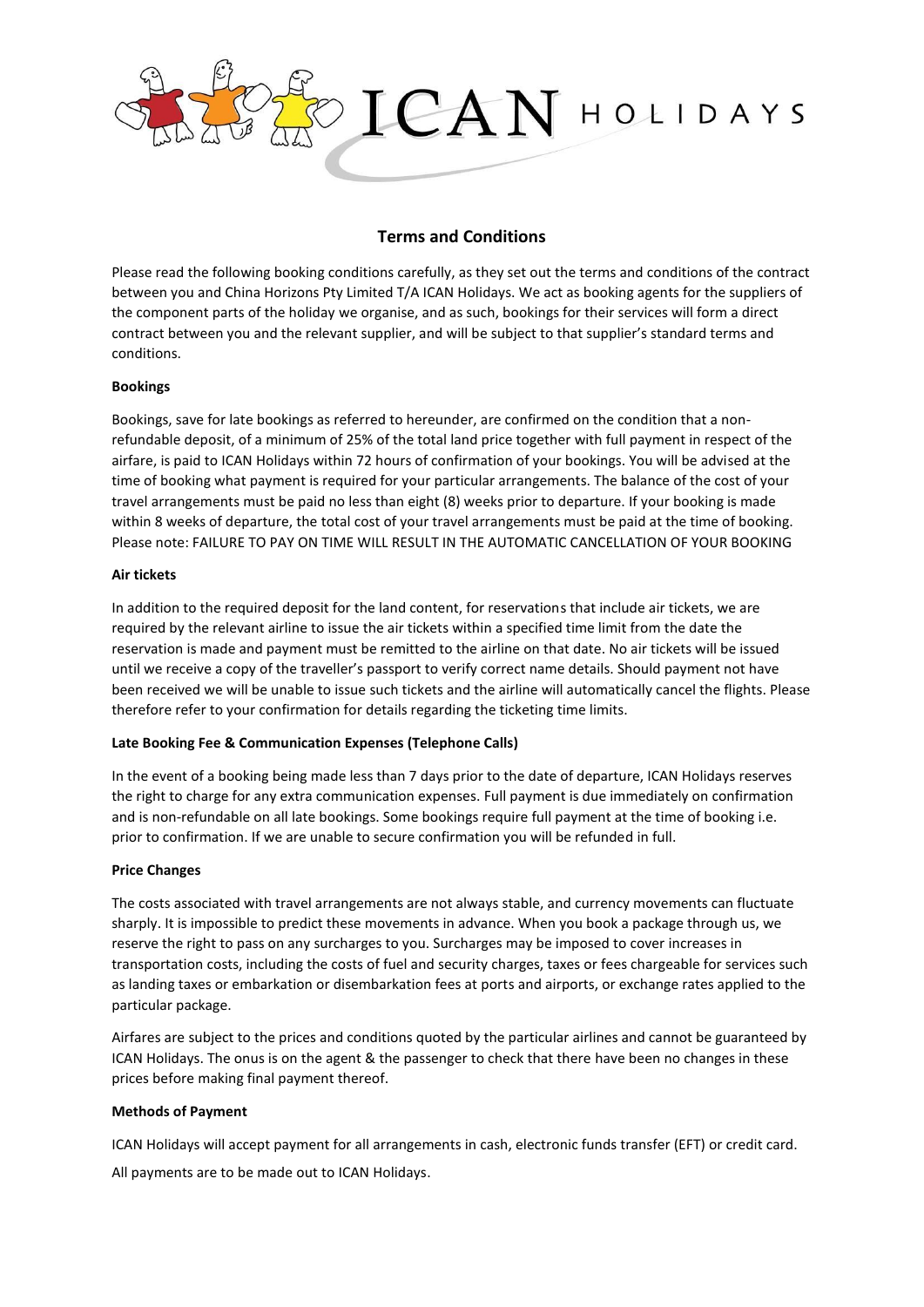

### **Insurance**

Insurance is the passenger's responsibility and all passengers are strongly urged to take out travel insurance, covering personal accident, medical expenses, baggage and loss of deposit through cancellation and / or default of the individual principal service providers. ICAN Holidays will not be responsible or liable if the client fails to take adequate insurance cover or at all.

## **Flight and Other Travel Timings**

Flight timings are provided by airlines and are subject to change. All means of transportation are subject to weather conditions, the need for constant maintenance, and the ability of passengers to check-in on time. There is no guarantee that flights, ferries, ships, trains or coaches will depart at the times stated on any itinerary or tickets which you receive. All timings are estimates only, and we do not accept any liability for any delay, however arising, or for any schedule alterations.

### **Flight Reconfirmation**

It is your responsibility to ensure that you reconfirm the departure date and times of all your flights at least 72 hours prior to departure. This is particularly important in respect of subsequent journeys once leaving South Africa and ICAN Holidays hereby specifically excludes any liability for any delay and/or loss as a result of your failure to reconfirm any flight and/or connecting flight.

### **Documents**

Documents (vouchers, itineraries, etc.) are only prepared on receipt of full payment of the package price, and signed & completed Booking Form, and will be ready 24 hours after payment has been received.

It is important that you check all details of your travel documents (including your itinerary) before leaving South Africa. If there are any inaccuracies on any of your travel documents, or should you have any further queries, you should contact your travel agent immediately. ICAN Holidays will not be liable for any delay and/or loss occasioned as a result of any inaccuracies on any travel documents once you are in receipt thereof and you have left South Africa.

## **Unscheduled Extensions**

In the unlikely event of there being an unscheduled extension to the holiday caused by flight delays, bad weather, strikes, or any other cause which is beyond the control of ICAN Holidays, it is understood that the expenses relating to these unscheduled extensions, (hotel accommodation etc.), will be for the account of the passenger. ICAN Holidays accepts no liability for changes, omissions or delays before or during the course of any holiday occasioned by technical difficulties, weather conditions, strikes or communication breakdowns or the like.

## **Changes by You**

- 1. If you wish to make a change to your booking we will endeavor to assist you to make the change wherever this is possible. You will have to pay all charges, whatever kind, imposed by the suppliers providing that component part of your travel arrangements when amending a booking any time prior to departure. Fares will be re-quoted at the time of amendment.
- 2. An administration fee of R 250 per person will be charged for each amendment and / or cancellation.
- 3. After departure it is understood that extra expenses incurred as a result of any change will be for the passenger's account, and any unused service will not be refunded.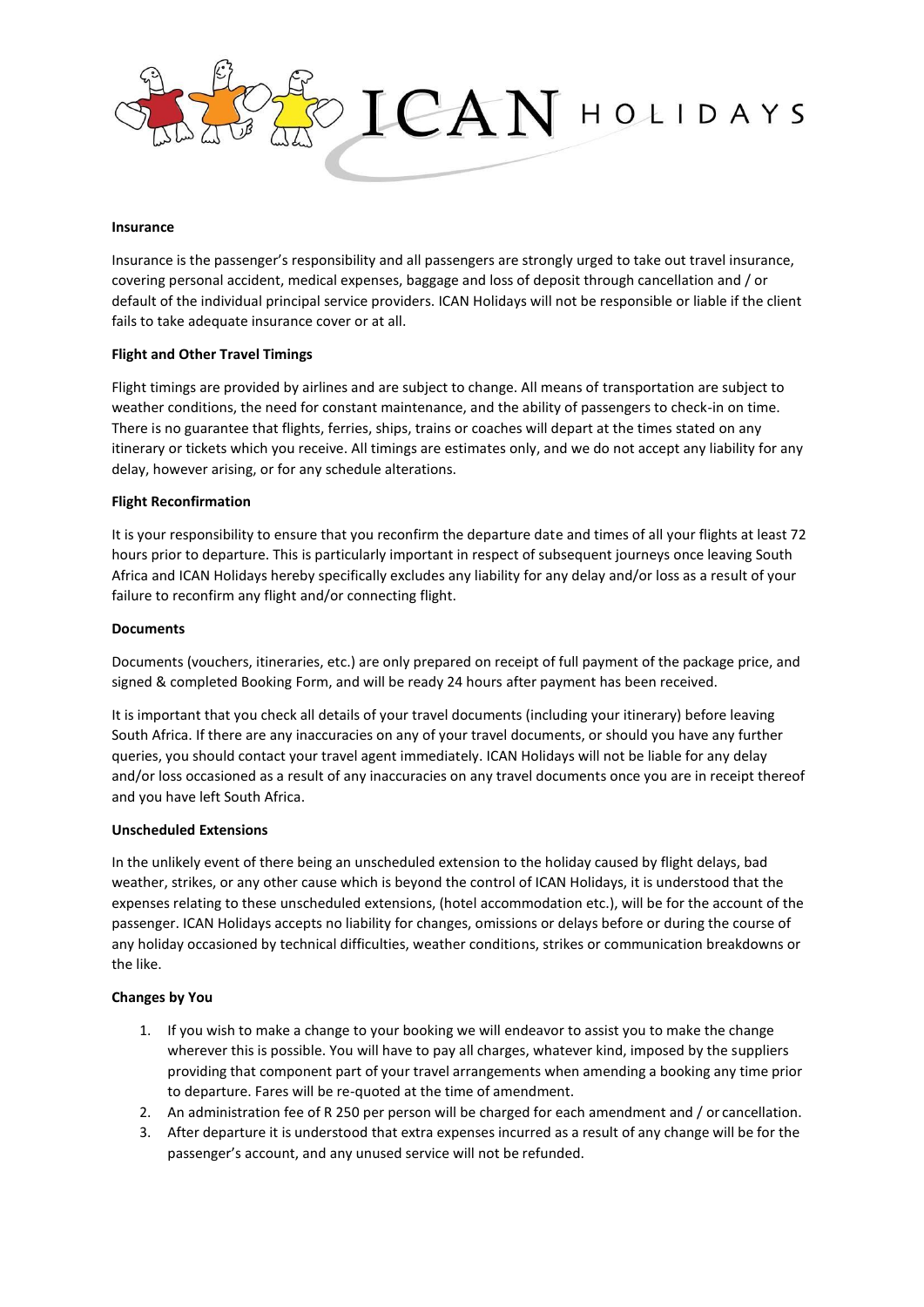

4. Amendments and cancellations en route must be made with our operators directly.

## **Cancellation by You**

If you wish to cancel your booking you must advise your agent immediately, who will in turn advise us. You will be liable to pay the following cancellation charges:

- 1. Where your booking includes a special fare, the relevant charges are levied by the airline. In some circumstances this may be 100% of the total fare, regardless of when cancellation is effected.
- 2. Where your booking is for a package, you will be responsible for all cancellation charges, of whatsoever nature, imposed by the suppliers providing the component parts of such travel arrangements.
- 3. ICAN Holidays charges a cancellation fee equal to 10% of the package price onany finalised booking. However, ICAN Holidays reserves the right to charge a cancellation fee of up to 100% of the total package, in its sole discretion, in particular circumstances. Any monies, which you have already paid to us, will be taken by us as payment or part payment of any cancellation charges.

## **Our Right to Change Your Travel Arrangements**

- 1. A significant change to your travel arrangements would include a change in the departure date from South Africa; where the flight times are changed by more than 12 hours or a change to a lower standard of accommodation to that which is booked. In these instances of significant changes to your travel arrangements ICAN Holidays undertakes to advise you thereof as soon as reasonably possible before your departure date to obtain your further instructions in thisregard.
- 2. All other changes are minor changes. A minor change can be made at any time and, if practicable,we will advise you of any such change prior to departure but we are not obliged to do so. Such minor changes may be made by ICAN Holidays, in its discretion, who will not be responsible or liable for the payment of compensation to you as a result of such minor changes.
- 3. Every effort is made by ICAN Holidays to adhere to confirmed itineraries; however, we reserve the right to make changes to your travel arrangements when it becomes necessary to do so.
- 4. Should any travel component be confirmed by ICAN Holidays and this component is cancelled by the supplier for whatsoever reason, then in such instances Thompsons will accept no liability for the cancellation thereof.
- 5. (Wholesaler) reserves the right to cancel a tour prior to departure due to insufficient numbers or other unforeseen circumstances.

## **Complaints**

- 1. In the event that you have any reason to complain, or experience any problemswith your holiday whilst away, you must immediately inform the supplier of the services in question.
- 2. If you are still dissatisfied, you must notify ICAN Holidays immediately to enable us to resolve the problem. Failure to give us the opportunity to resolve any problem at the time it occurs may result in either a reduction, or complete extinction, of any rights which you may have to claimcompensation.
- 3. If you remain dissatisfied, contact ICAN Holidays within 28 days of the unsatisfactory service, giving your booking reference and full details of your complaint on email: [info@icanholidays.com o](mailto:info@icanholidays.com)r fax to 27-21-851 4955.
- 4. Whilst every effort will be made to resolve your complaint to your satisfaction, it isspecifically recorded that ICAN Holidays in no way accepts liability for any claim.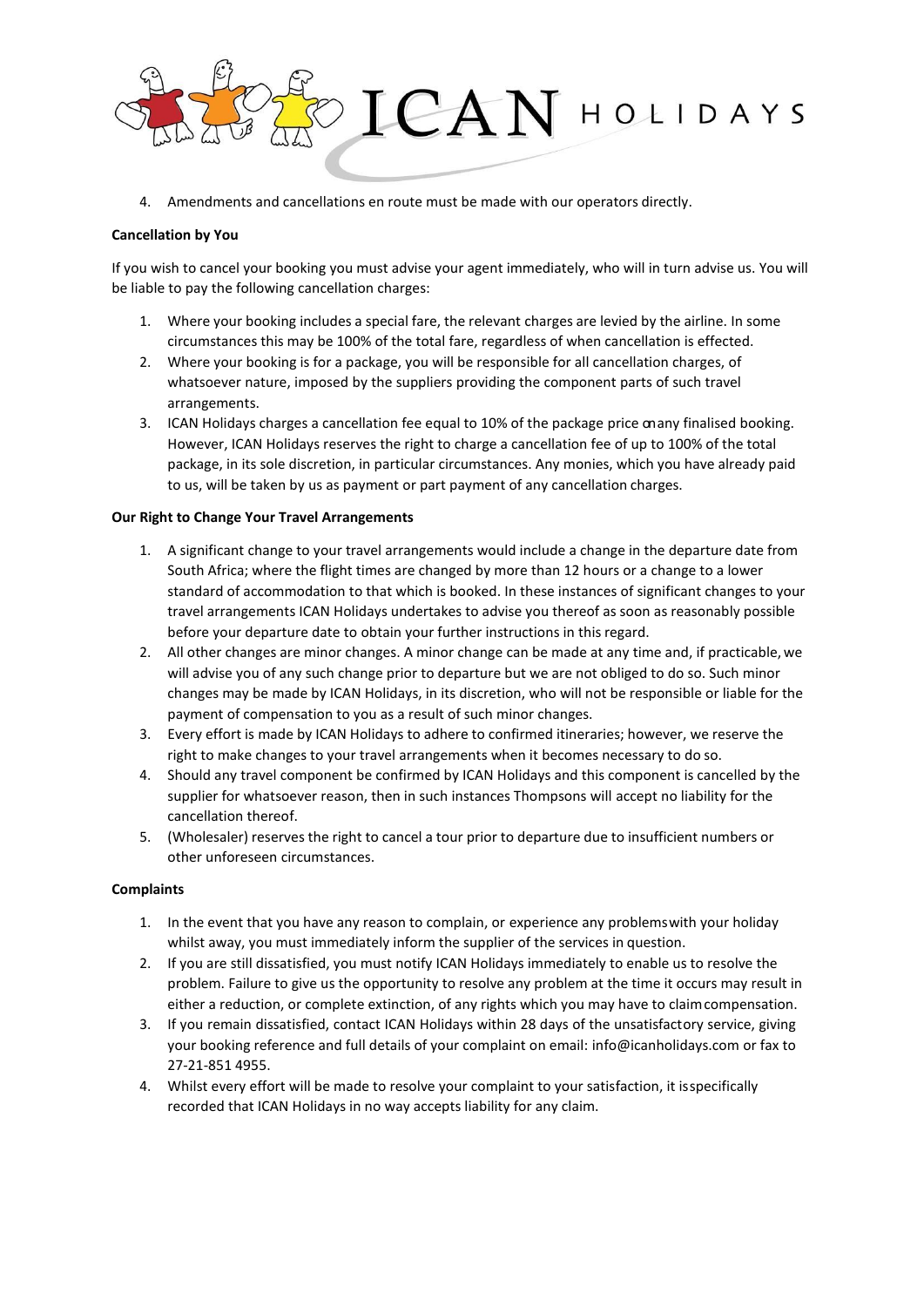

## **Passports, Visas and Health**

The responsibility to obtain proper, current and valid passports, visas, vaccinations, inoculations and the like as and where required, is that of the customer alone. The Company shall not be responsible or liable for any consequence of any nature arising from the customer failing to ensure that he / she has complied with all such requirements. The Customer must ensure that their passport is valid for at least six months beyond the end of the travel period. South African residents travelling with children under the age of 18 years need to be aware of current regulations issued by South African Home Affairs for leaving and re-entry to the country. ICAN Holidays bears no responsibility for incorrect passport or immigration documentation.

### **General Information**

**Taxes:** ICAN Holidays will advise you of all mandatory taxes, which you must pay before departure. However, many countries charge departure taxes that can only be paid locally. It is therefore recommended that you retain sufficient local currency to meet such charges. Details of departure taxes can be obtained from the relevant airline when you reconfirm your flight details.

**Special requests:** We can pass on any special requests that you may wish to make at the time of booking, but acceptance of such requests is at the discretion of the airline or other supplier and in no circumstances are special requests guaranteed. Confirmation that a special request has been noted or passed on to the supplier, or the inclusion of the special request on your confirmation documentation, is not confirmation that the request will be met.

**Medical Problems:** If you or any member of your party has any medical problem or disability which may affect your holiday, you need to give us full details in writing at the time of booking. If we reasonably feel unable to properly accommodate the particular needs of the person concerned, we reserve the right to decline their reservation. We reserve the right to cancel the reservation should we become aware of any such medical problem or disability which has not been disclosed.

**Renovations:** Hotels undergo renovations from time to time and take all possible steps to limit disruption to their guests. We will not entertain complaints or requests for refunds if a hotel is carrying out renovations whilst a guest is resident. If we are specifically advised of renovation work, dates may be provided. It is important to remember that these are subject to change and we are not always notified.

**Charges to your credit card:** Any charges made to your credit card whilst away are your responsibility. ICAN Holidays will not be responsible, nor accept responsibility for having these charges reversed or corrected upon return to South Africa.

**Confidentiality:** Subject to statutory constraints or compliance with an order of court, ICAN Holidays undertakes to deal with all client information of a personal nature on a strictly confidential basis.

### **Force Majeure**

Except where otherwise expressly stated in these booking conditions, we regret we cannot accept liability or pay any compensation where the performance or prompt performance of our contractual obligations is prevented or affected, or you otherwise suffer any damage or loss, as a result of "force majeure". In these Booking Conditions, "force majeure" means any event which we or the supplier of the service(s) in question could not, even with all due care, foresee or avoid. Such events may include war or threat of war, riot, civil strife, terrorist activity or actual threatened terrorist activity, industrial dispute, natural or nuclear disaster, adverse weather conditions, fire and all similar events outside our control.

### **Responsibility and Limitation of Liability**

ICAN Holidays act as agents only for local and international ground operators and airlines and accordingly accepts no liability whatsoever for any loss, damage, injury, accident, delay, or any other irregularity